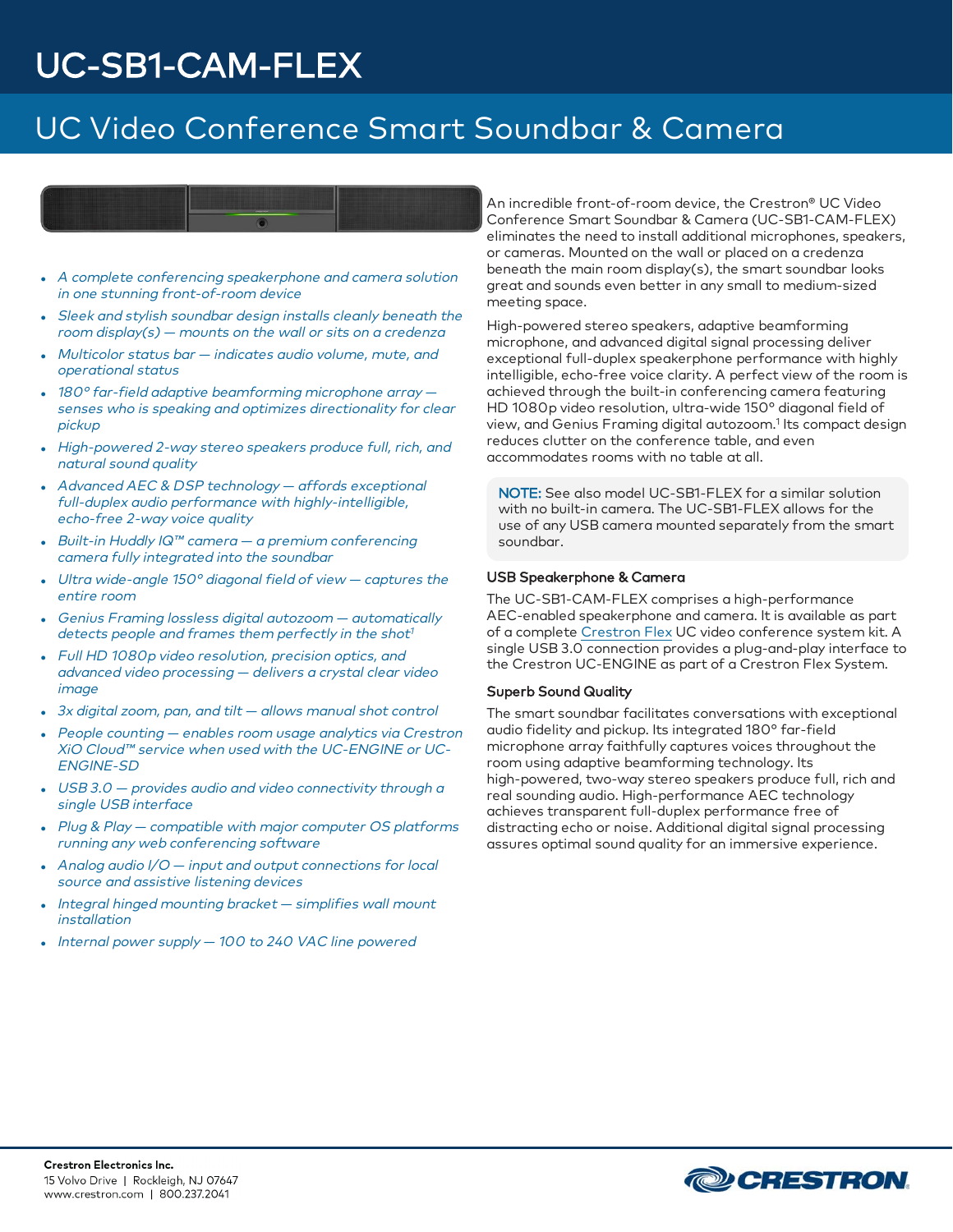## UC Video Conference Smart Soundbar & Camera

#### Intelligent HD Camera

The integrated Huddly IQ™ camera features an ultra wide-angle 150° diagonal field of view to capture an entire conference room in Full HD 1080p video resolution. High precision aspherical optics, 12 MP CMOS sensor, and advanced video processing ensure an immersive, crystal clear video image free from light or noise artifacts or optical aberrations.

Genius Framing digital autozoom intelligently detects the people in the room and frames them perfectly for an optimal view. With Genius Framing, there's no need to control the camera manually or rely on stored presets. When conferencing, the camera image adjusts automatically to frame everyone in the shot. $1$ 

#### Analog Audio Input & Output

Additional audio connectivity is provided through unbalanced stereo analog input and output jacks on the rear panel. The input accommodates any line-level audio source, which simply feeds to the internal amplifier and speakers with no volume control or other signal processing. The output is provided to feed an assistive listening system, and carries the same audio signal as the soundbar speakers.

#### Easy Installation

Installation is a breeze using the integral hinged mounting bracket, which attaches easily to the wall and allows the soundbar to be tipped forward for full access to the rear panel connections. Once installed and connected, the soundbar is held upright magnetically for normal operation. The bracket allows for attachment to any wall surface using two screws. A total of eight mounting keyholes, arranged in 2 in. (51 mm) increments, accommodates any wall stud spacing from 12 to 24 in. (305 to 610 mm). Alternately, the soundbar can be simply placed on a shelf or credenza. Optimal results are achieved by positioning the unit at ear/face height. A single 100-240 VAC outlet is required to power the unit.

### **Specifications**

#### **Speakers**

Woofers: (2) 3 in. (76 mm) polypropylene cone w/rubber surround

Passive Radiators: (2) 3 x 4-3/8 in. (76 x 112 mm) polypropylene cone w/rubber surround

Tweeters: (2) 1 in. (25 mm) polyester dome

Amplifier Power: 20 W RMS per channel, stereo

Frequency Response: 80 Hz to 20 kHz (±3 dB)

Effective Output Level: 91 dB SPL @ 1 m, both channels driven at full power

#### **Microphone**

Microphone: Linear quad-element far-field adaptive beamforming microphone array

Pickup Range: 15 ft. (4.6m)<sup>2</sup>

Pickup Angle: 180° Horizontal

Frequency Response: 20 Hz to 8 kHz

#### Audio

DSP: Acoustic echo cancellation, dereverberation, automatic gain control, dynamic noise suppression, adaptive beamforming, speaker volume control, speaker EQ and limiting (fixed); full-duplex IEEE 1329 Type 1 compliant;

NOTE: DSP affects USB audio in/out only unless noted otherwise

USB Audio In/Out: USB 3.0, UAC 1.0 & HID, AEC-enabled USB speakerphone, 2-channel stereo far-end/content signal input, 2-channel mono microphone signal output; plug & play compatible with Crestron UC-ENGINE

Analog Input: 2-Channel stereo, fixed level (bypasses DSP), for in-room amplification of an external audio source

Analog Input Sensitivity: 1 Vrms per channel for full rated output

Analog Output: 2-Channel stereo, fixed level, feeds amplified audio content to an assistive listening system;

NOTE: Output level varies for USB input signal only according to the speaker volume control setting; analog input signal passes through without volume control or DSP

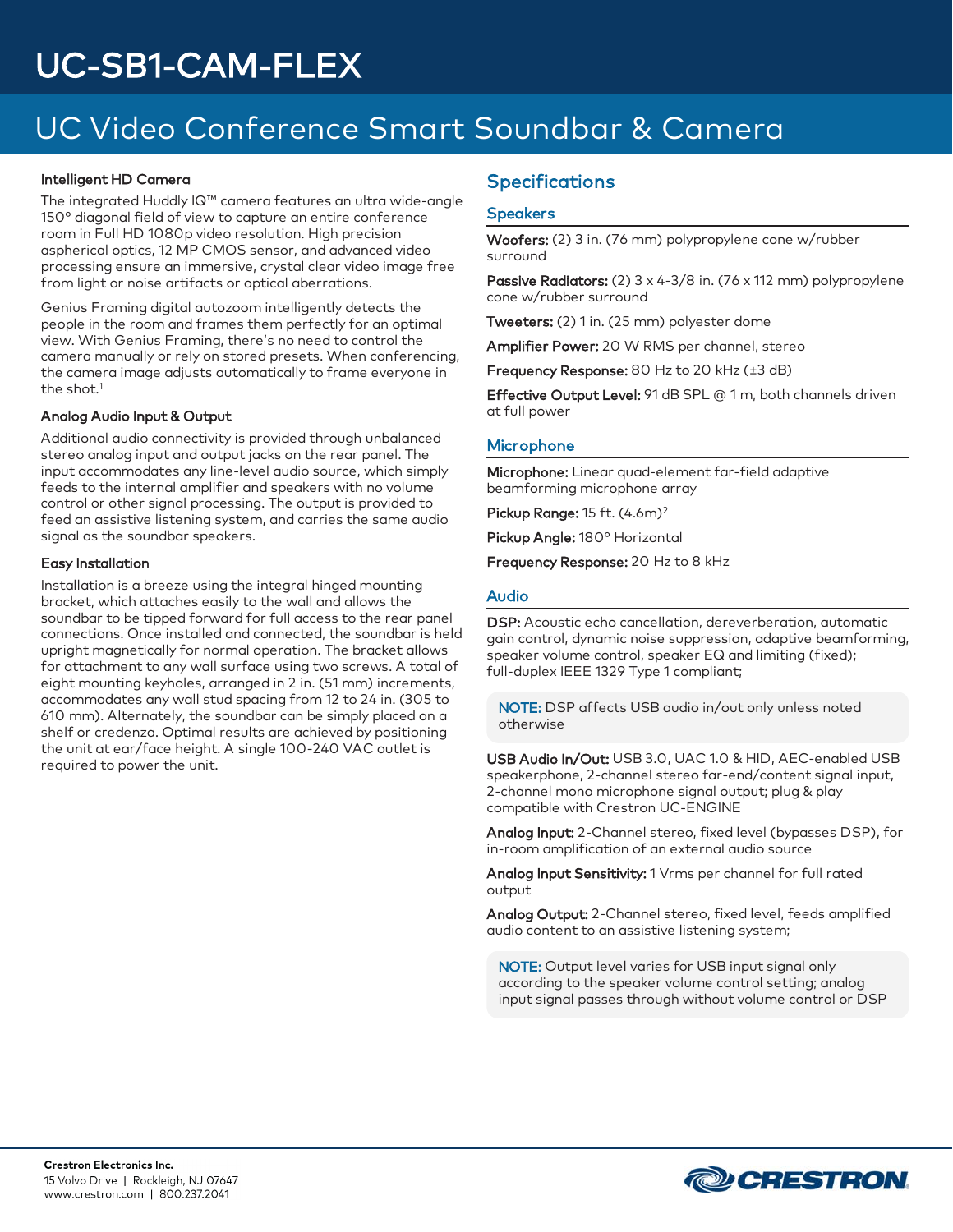## UC Video Conference Smart Soundbar & Camera

#### Camera

Model: Huddly IQ (mounted internally)

Image Sensor: 12 megapixel Sony® IMX477 Type 1/2.3 CMOS sensor

Lens: High precision, ultra wide angle, six element aspherical glass lens

Field of View: 150º diagonal, 120º horizontal, 90º vertical

Aperture: f/2.8

Processor: Intel® Movidius® Myriad® X VPU with Neural Compute Engine hardware accelerator

Pan/Tilt/Zoom: 3x lossless digital zoom, pan, and tilt

Autozoom: Genius Framing automatic lossless digital zoom intelligently frames people in the room<sup>1</sup>

Dynamic Light Optimization: Auto-adjusts light levels and white balance

Noise Reduction: 3D noise reduction, bias compensating spatio-temporal filtering, wide area chroma filtering, flicker elimination

Scaling: Real-time scaling, dewarping, and perspective correction

People Counting: Detects and reports the number of people in frame

#### Video

USB Video Out: USB 3.0, UVC 1.1 & HID, conferencing camera; plug & play compatible with Crestron UC-ENGINE

Output Resolution: HD 1080p @ 30 fps

Color Space: YCbCr 4:2:0, YCbCr 4:2:2, MJPEG

#### Indicators

Status Bar: (1) Multi-segment RGBY LED zero-center mutually-diverging linear bargraph; Indicates the speaker volume, microphone mute, and speaker mute in red and green LEDs

#### **Connectors**

AUDIO IN: (1) 3.5 mm TRS mini-phone jack; Unbalanced stereo line-level audio input; Input Level: 1 Vrms maximum; Input Impedance: 10k Ohms

AUDIO OUT: (1) 3.5 mm TRS mini-phone jack; Unbalanced stereo line-level audio output; Output Level: 1 Vrms maximum; Output Impedance: 100 Ohms

PC: (1) USB 3.0 Type-B connector, female; USB 3.0 device port; Connects to UC-ENGINE or computer; 6 ft (1.83 m) USB 3.0 Type B to Type A cable included

CAMERA: (1) USB 3.0 Type-A connector, female; USB 3.0 host port; Connects to the internal camera output via a 6 in. (13 cm) USB Type-C™ to USB 3.0 Type A cable

100-240V~ 0.5A 50/60Hz: (1) IEC 60320 C14 main power inlet; Mates with removable power cord, included

#### Power

Main Power: 500 mA maximum @ 100-240 VAC, 50/60 Hz

Power Consumption: 22 W

#### **Environmental**

Temperature: 41° to 104° F (5° to 40° C) Humidity: 10% to 90% RH (non-condensing)

Heat Dissipation: 75 BTU/hr

#### Construction

Enclosure: Lightly textured gunmetal black finish, plastic housing, perforated stainless steel grilles, die-cast aluminum rear cover, integral steel hinged mounting bracket

Mounting: Freestanding or surface wall mount at ear/face level (adhesive feet included, mounting bracket attached)

#### **Dimensions**

Height: 4.57 in. (117 mm), 4.64 in. (118 mm) with feet Width: 43.60 in. (1108 mm)

Depth: 3.90 in. (100 mm)

#### **Weight**

Approximately 15 lb (6.8 kg)

#### **Compliance**

CE, IC, UL 62368-1, CSA C22.2 62368-1, EN 62368-1, IEC 62368-1, FCC Part 15 Class B, ICES-003 Issue 5 Class B, EN55022:2010 Class B, AS/NZS CISPR22:2010 Class B, AS/NZS CISPR 22:2010 Class B, EN55024:2010, EN61000-3-2:2014, EN61000-3-3:2013, RoHS compliant

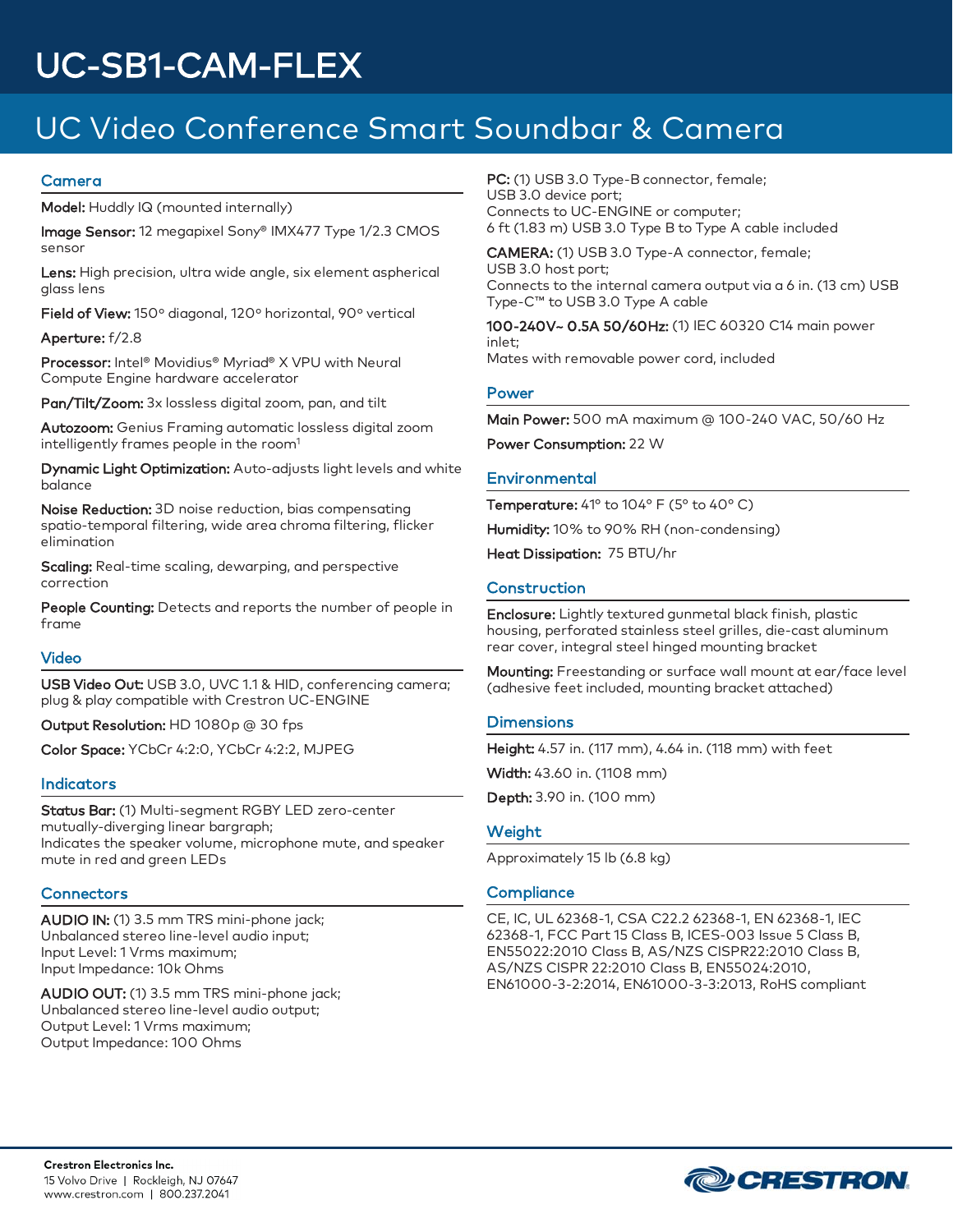## UC Video Conference Smart Soundbar & Camera

### Models & Accessories

### Available Models

### UC-SB1-CAM-FLEX

UC Video Conference Smart Soundbar & Camera

#### Available Accessories

#### CBL-AUDIO Series

Mini-TRS Stereo Audio Interface Cables

Notes:

- 1. Genius Framing is controlled by software via the UC-ENGINE when running Microsoft Teams™ Rooms.
- 2. Microphone pickup range may vary in rooms with highly reflective infrastructure (e.g., glass walls, metal furniture, open ceilings, etc.) or above average ambient noise.

This product may be purchased from an authorized Crestron dealer. To find a dealer, please contact the Crestron sales representative for your area. A list of sales representatives is available online at [www.crestron.com/How-To-Buy/Find-a-Representative](https://www.crestron.com/How-To-Buy/Find-a-Representative) or by calling

855-263-8754.

Additional resources can be accessed via the Crestron Commercial Lighting Consultants Partner Portal at

[www.crestron.com/about/partner-info/commercial-lighting-consultants](https://www.crestron.com/about/partner-info/commercial-lighting-consultants). For assistance with incorporating this product into a design or specification, please contact the Commercial Lighting Consultant Hotline via email at [clcdesign@crestron.com](mailto:clcdesign@crestron.com) or by calling 888-330-1502.

The specific patents that cover Crestron products are listed online at [www.crestron.com/legal/patents.](https://www.crestron.com/legal/patents)

Certain Crestron products contain open source software. For specific information, visit [www.crestron.com/opensource](https://www.crestron.com/legal/open-source-software).

Crestron and the Crestron logo are either trademarks or registered trademarks of Crestron Electronics, Inc. in the United States and/or other countries. Huddly IQ is either a trademark or registered trademark of Huddly AS in the United States and/or other countries. Intel is either a trademark or registered trademark of Intel Corporation in the United States and/or other countries. Huddly is either a trademark or registered trademark of Kubicam AS in the United States and/or other countries. Microsoft Teams is either a trademark or registered trademark of Microsoft Corporation in the United States and/or other countries. Movidius and Myriad are either trademarks or registered trademarks of Movidius Ltd in the United States and/or other countries. Sony is either a trademark or registered trademark of Sony Corporation in the United States and/or other countries. USB Type-C is either a trademark or registered trademark of USB Implementers Forum, Inc. in the United States and/or other countries. Other trademarks, registered trademarks, and trade names may be used in this document to refer to either the entities claiming the marks and names or their products. Crestron disclaims any proprietary interest in the marks and names of others. Crestron is not responsible for errors in typography or photography.

Specifications are subject to change without notice.

©2020 Crestron Electronics, Inc.